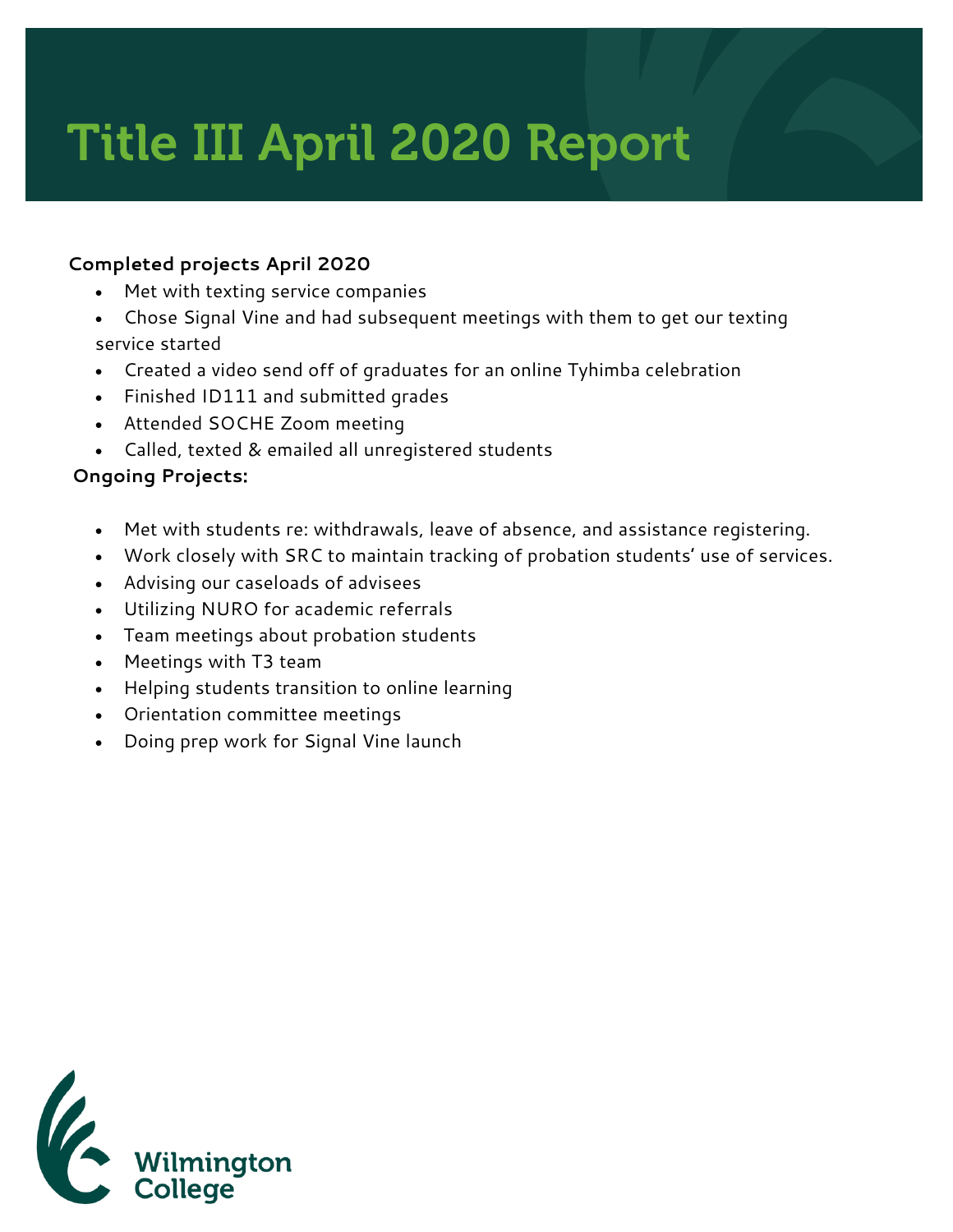**Below is the record of contact for the method and reason for contact from SSCs. In Person meetings were conducted via Zoom.** 

| <b>Method of Contact</b>   | #   |
|----------------------------|-----|
| Email                      | 236 |
| In Person                  | 13  |
| <b>Contact with Parent</b> | 2   |
| Phone Call                 | 67  |
| Text Message               | 33  |
| <b>Reason for Contact</b>  |     |
| Academic Advising          | 96  |
| Academic Progress Report   | Ω   |
| Academic Referral          | 76  |
| Coaching Session           | 46  |
| Group Presentation         | Ω   |
| Mass Outreach              | 25  |
| Other                      | 37  |
| Probation                  | 31  |
| WD/LOA                     | 12  |
| Duplicated                 | 173 |
| Unduplicated               | 151 |
|                            |     |

#### **Mental Health:**

#### **Ongoing Programs April 2020**

- Managing student concerns regarding COVID-19, referring to appropriate campus resources
- Campus outreach, emailing students of concern
- Developing "How-to" guides